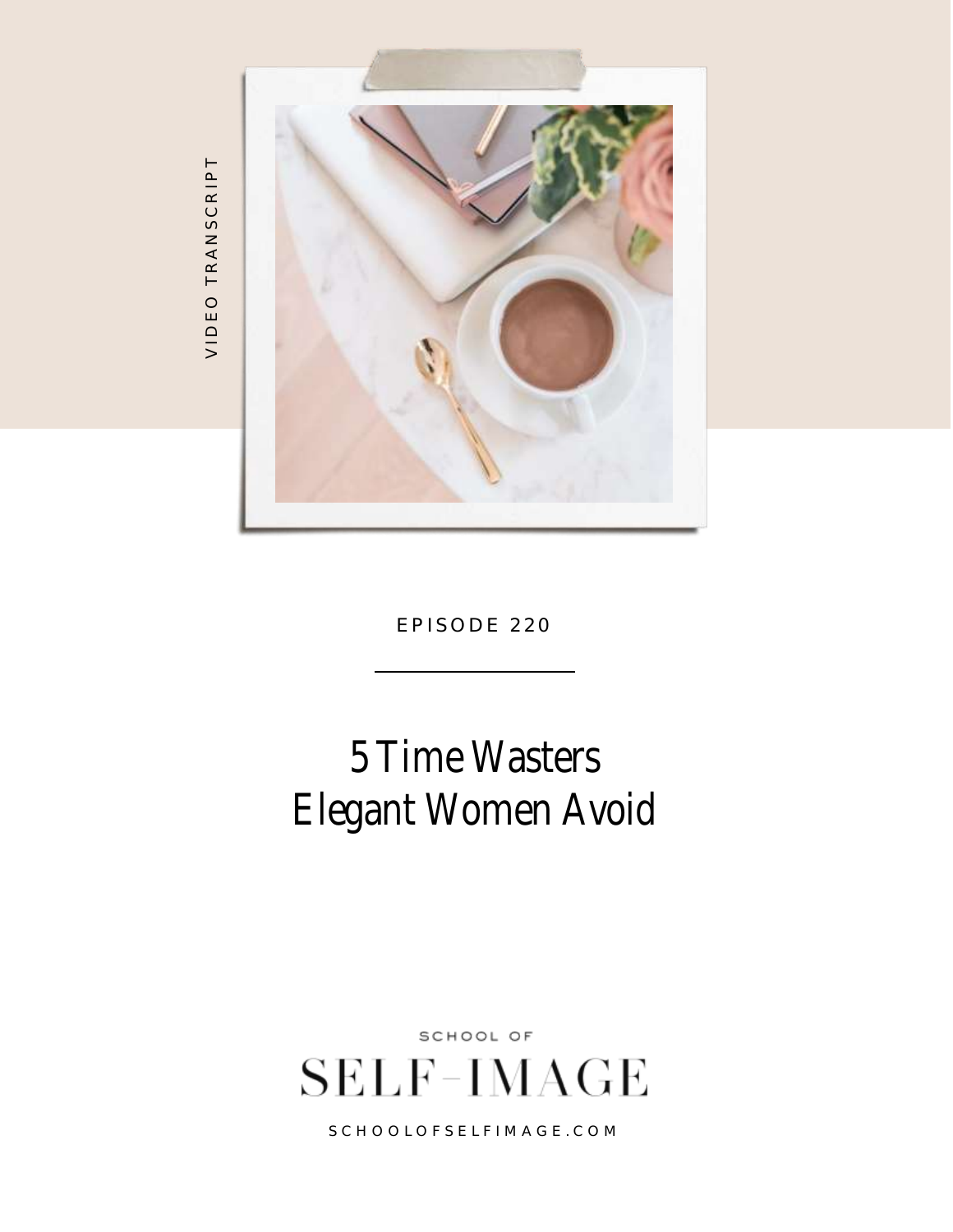## 5 Time Wasters Elegant Women Avoid

I read a quote the other day by E.F. Schumacher that said, "Any intelligent fool can make things bigger, more complex, and more violent. It takes a touch of genius and a lot of courage to move in the opposite direction."

When I read this quote and I thought about my conversations with clients, the state of the world, the collective energy, I started to ponder, could elegance be the answer? I think so. Which is why I'm doing an Elegant Women series exploring what it takes to live a simple and effective life. And this is the first of at least five episodes dedicated to this topic.

Welcome to the School of Self-Image, where personal development meets style. Here's your hostess, master life coach Tonya Leigh.

What is happening, my beautiful friends? I'm so excited to talk with y'all. I am actually back home in the South. I'm at my parents' house. My mom had surgery and I am here for 10 days taking care of her. And I'm happy to report, she's doing amazing. It's hard to keep a good Southern woman down. Isn't that the truth...

But I was actually just sitting here this morning because my mom has pictures of me as a child and as a young adult all over her house. And I was just taking it all in. And I was thinking about everything I've experienced; all the failures, the successes, the good, the bad, the ugly, and how I'm just so grateful for all of it.

Life is good, you all. And if you start to look for it, you're going to find it everywhere. I'm just in awe. I'm just loving my life so much right now. And I'm also loving the School of Self-Image. I just got an email from a woman this morning who started back, I think in December. And she was telling me how she is feeling the transformation that's happening within her.

And she was like, "I'm not just feeling it. I'm now seeing it." She's seeing the outward reflection that is happening as she is elevating her self-image. So, getting stories like that in my inbox, getting messages on Instagram about how this podcast has touched your life, my mom doing well, my daughter's doing great after four years of really struggling with an illness. It's like I finally feel like I can breathe.

I've been practicing deep breathing a lot over the last four years, but it's finally coming together. And I share that with you because I know some of you are in the middle of it right now. And I know what that feels like. And you're just like, "Gosh, can't I just come up for air? I don't feel like I can." But just keep treading water, taking breaks, and looking for the goodness. Because wherever you place your attention, whatever you're looking for, that is going to be what you find.

And I will tell you, that has been my saving grace over the last four years, even when it was so hard and I didn't know how I was going to get through another day, I kept celebrating life and I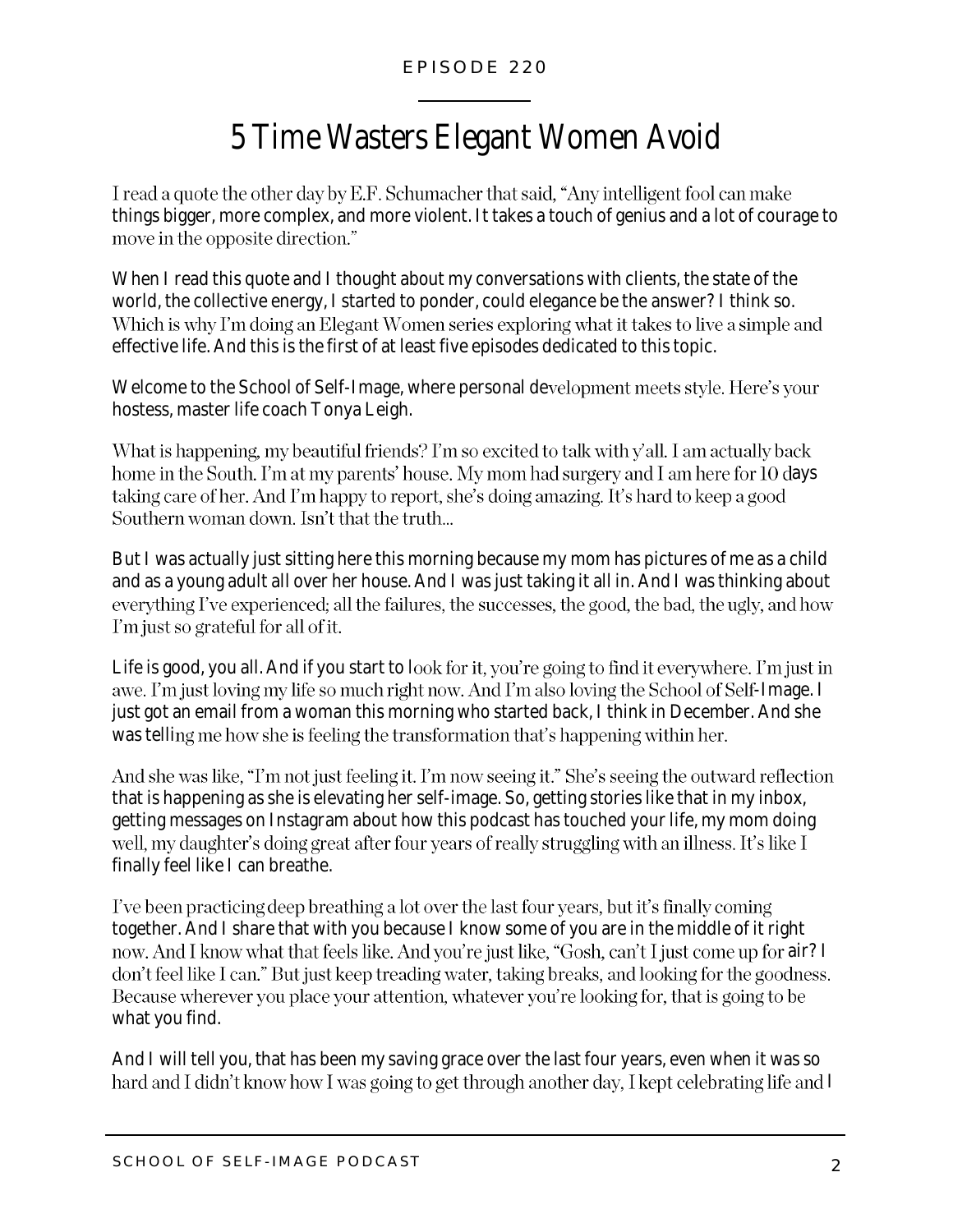# 5 Time Wasters Elegant Women Avoid

kept looking for the good. And that, my friends, is what kept me afloat. So, I encourage you to do the same.

So, one of the things that I have been increasing in my life is thinking time. We really underestimate the value of time to just think and ponder, reflect, come up with new ideas. And I've been building more of this time into my schedule because I find it to be one of the highest leverage activities that I can actually do.

So, when I was sitting down for my thinking time a couple of days ago, I got this idea that I want to do a whole series on elegant women. And so far, I have five that are planned, and I'm thinking I may add a sixth one. So, on this podcast for the next, at least, five episodes, I'm going to be talking about what it takes to be an elegant woman.

Now, when I talk about elegant women. I'm not talking about pearls and lipsticks and sort of the vintage idea that we have of elegant women. I'm talking about modern elegance. And when I think about elegance, it really comes down to a beauty that is a result of simplicity and effectiveness.

Now, this doesn't mean selling everything and only have a capsule wardrobe of five things. That's not what I'm talking about when I talk about simplicity. I am talking about taking the hard out, making things less complicated, getting things down to the common denominator that's going to have the biggest impact on your life, and making sure how you're thinking and showing up in the world is effective in driving you towards the life that you want.

I'm talking about how to create an elegant self-image because, again, how you see yourself is creating your entire life. What would your life be like, what would it feel like if you truly saw yourself as an elegant woman? How would you show up differently? Well, I'm hoping that this series of episodes will really convince you to embrace elegance as a lifestyle and will give you some really practical tips and tools on how you can live more elegantly in your everyday life.

And I want to get this content out to as many women as I possibly can because I really do think elegance is the answer to a lot of the problems that we're facing, in our personal lives, in the world. I just often ask the question, what if elegance is the answer? What if having more elegant women would bring more love into the world, more beauty into the world, more kindness, more understanding, more innovation?

I think it is the answer, you all. So, if you enjoy this podcast and this episode, please share it with your family and friends. I would be so grateful.

So, let's talk about this first episode where I want to talk about five time wasters that elegant women avoid. The first one is the hardest. So, we're going to get this one out of the way. But elegant women don't waste their time being concerned with what other people think. I want you to really think about this, you all.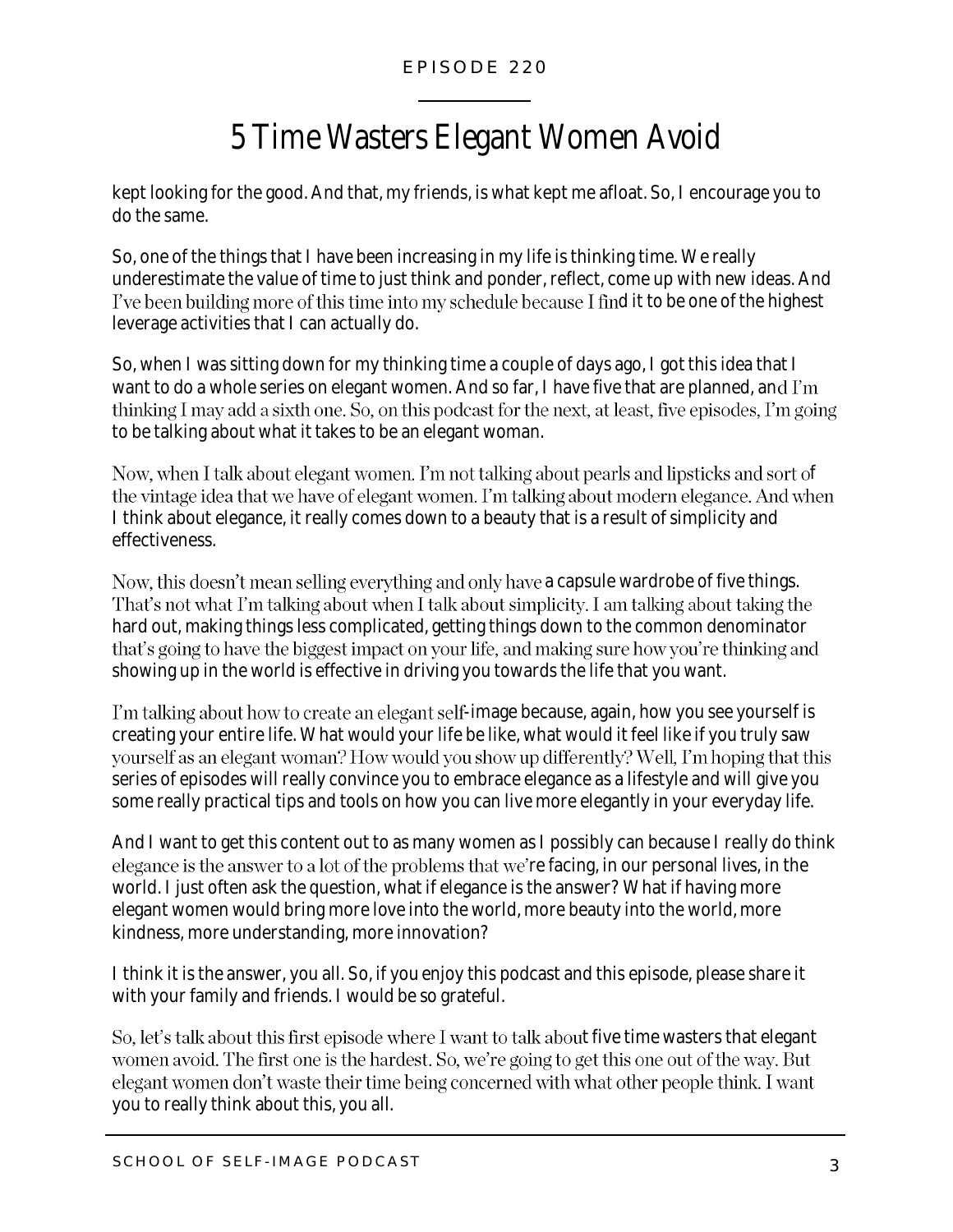# 5 Time Wasters Elegant Women Avoid

Imagine what you would do. Imagine how you would feel. Imagine how you would show up differently if you weren't so concerned with what everybody else thinks. I see this hold so many people back. And let me tell you, it held me back for many, many years and I still see it creep in every once in a while. And I have to remind myself, that is not the kind of life that I want to live.

I want to live a life that is true to my core essence. I want to live a life that my 90-year-old self will one day raise a flute of champagne to and say, "Well done, darling." And I know deep down, I cannot live that kind of life if I am concerned with what other people think. Because have you noticed? Everyone has an opinion about how you should live your life.

The way I like to think about it is you're running a race and you know where you want to go. You know where the finish line is. And so, you've got your cute little running outfit on and you're running along. And all of a sudden, people on the sidelines, who are not even in the race with you  $-$  because people who are in the race with you, they're focused on the finish line too. And they're, more than anything, are going to be the ones that are cheering you on and supportive.

But it's the people on the sidelines who may start shouting out, "You've got a funny run. I don't like what you're wearing. You should run faster. Who do you think you are, running?" And when we stop and listen to them, what ends up happening? Well, some of us don't even finish the race because we're so worried about what people on the sidelines are thinking about us. But it definitely slows you down.

Elegant women know the kinds of life they want to live and they don't have time to waste on other people's opinions about how they think they should live their lives. They keep their eyes on where they're going. And because they're proud of themselves and they validate themselves and they approve of themselves and they like the race that they're running. They don't get bothered by other people's opinions. They don't waste their time on it.

I think about one of my favorite quotes by Anthony DeMello where he says, "Would you rather be in prison in the company of others or walk the earth in freedom alone?" Really think about that. A lot of you are imprisoned in the company of others because you're seeking their approval, you're wanting them to like you, you're wanting their validation. And you're miserable because you know you're not walking the earth in freedom.

But here's the thing that I've come to understand. When you stay true to you and you don't bog yourself down in what other people think, you end up attracting the most extraordinary people into your life. And I've had firsthand experience of this recently when I decided to open up the School of Self-Image.

I had a lot of people who had opinions about what I should do. I had people send emails and messages that they did not want me to change the brand. I had people who literally said, "I'm leaving." And I let them go. And I let them go with so much love.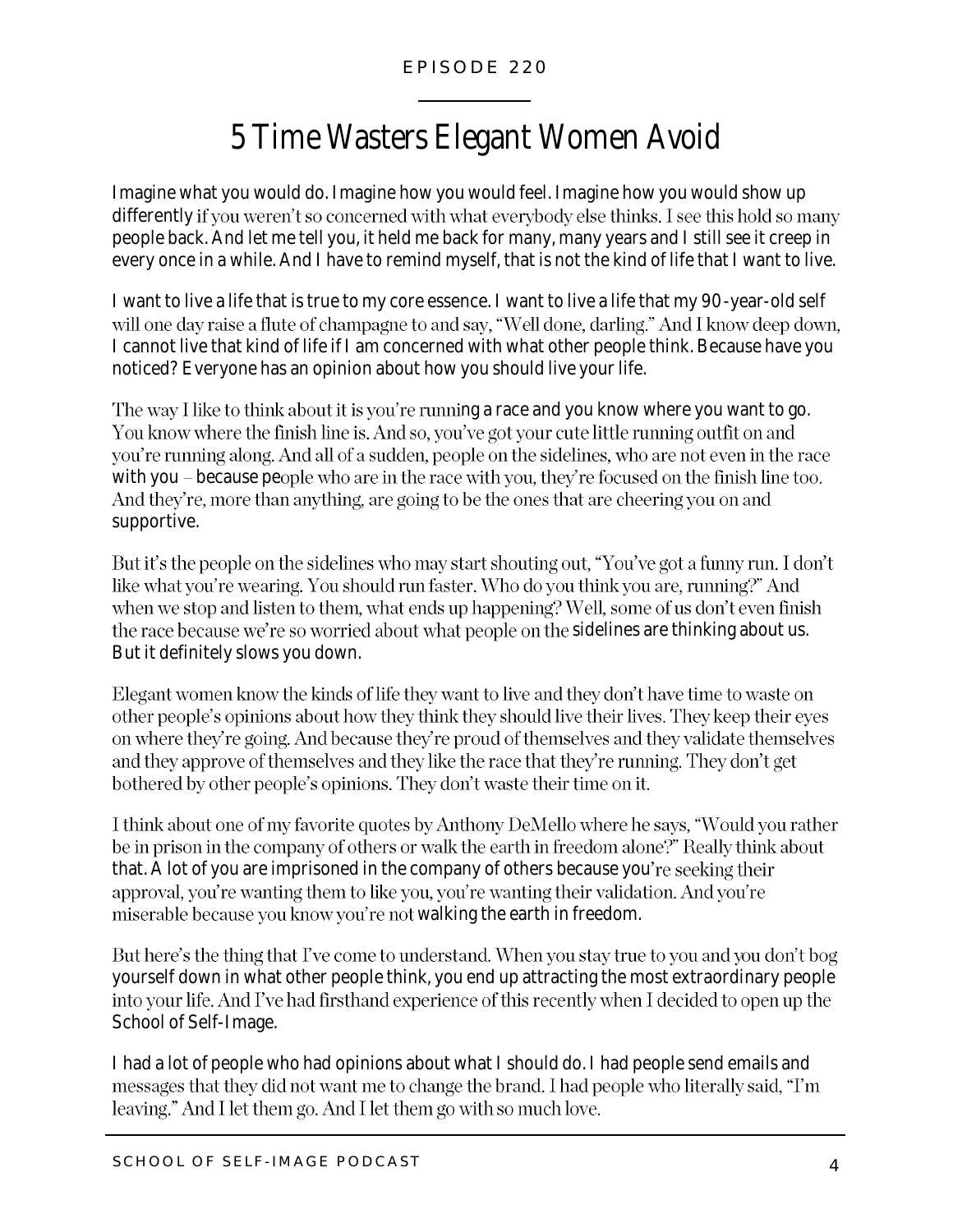# 5 Time Wasters Elegant Women Avoid

But I know what I want to create. I know what I'm here to do. I know what my vision is. And if I start listening to people on the sidelines, I stop listening to my own soul. And we discount the wisdom of our own souls; that little intuition, that gut feeling, that thing we're being drawn towards, that thing we're being repulsed by.

We need to pay attention and learn to trust ourselves and let everybody think what they want to think. Do you know what matters? What you think of you. Do you approve of you? Do you love you? Do you validate you? That's what you should be thinking about because that's the only thing you have control over.

And so, again, elegant women do not waste their time on what other people think. The second thing they don't waste their time on is social media. Okay, ladies, time for some tough love. How much time are you spending scrolling through social media feeds?

And I just want you to ask yourself this one thing; does it give you energy? Or is it draining your energy? Is scrolling through social media helping you build your life on purpose? Or is it distracting you from a life that you want to escape?

Wouldn't it be better to really take a look at your life and why you want to escape it by looking at other people's lives, and correcting that? That's what I want for you. I want you to live an extraordinary life. And what I know for a fact is an extraordinary life does not consist of hours and hours on Facebook and Instagram and Pinterest.

Now, don't get me wrong, I love all of those platforms. But I use them intentionally and with purpose. I schedule my social media time and I have a very clear intent of why I'm on there. And let me tell you, it's hard. I get it. It's like you get a little dopamine hit when you open up your social media feeds. You get to see pretty pictures, hopefully an inspirational quote here and there. But a lot of it's pretty negative if you haven't curated your social media feed on purpose.

I got rid of all that stuff a long time ago, my friends. But I know some of you, you're opening it up and you're being hit with things that drain you. But I was in the airport the other day and I had a layover and I picked up my phone and I was about to open up Instagram. And I was like, "Whoa, what are you doing, Tony Leigh? Put that phone down." And I was forced to just be with myself.

And do you know what happened? I grabbed my journal and I just started writing ideas. That's where the idea for this series came up. I jotted it down and then, two days ago, I went back to look at my notes and I'm like, "Ooh, I really want to take that and run with it."

Now, imagine if I had picked up my phone, opened up Instagram, and just consumed, consumed, consumed without ever stopping to think about, "What do I want to create? What ideas do I have?" We wouldn't be listening to this series right now.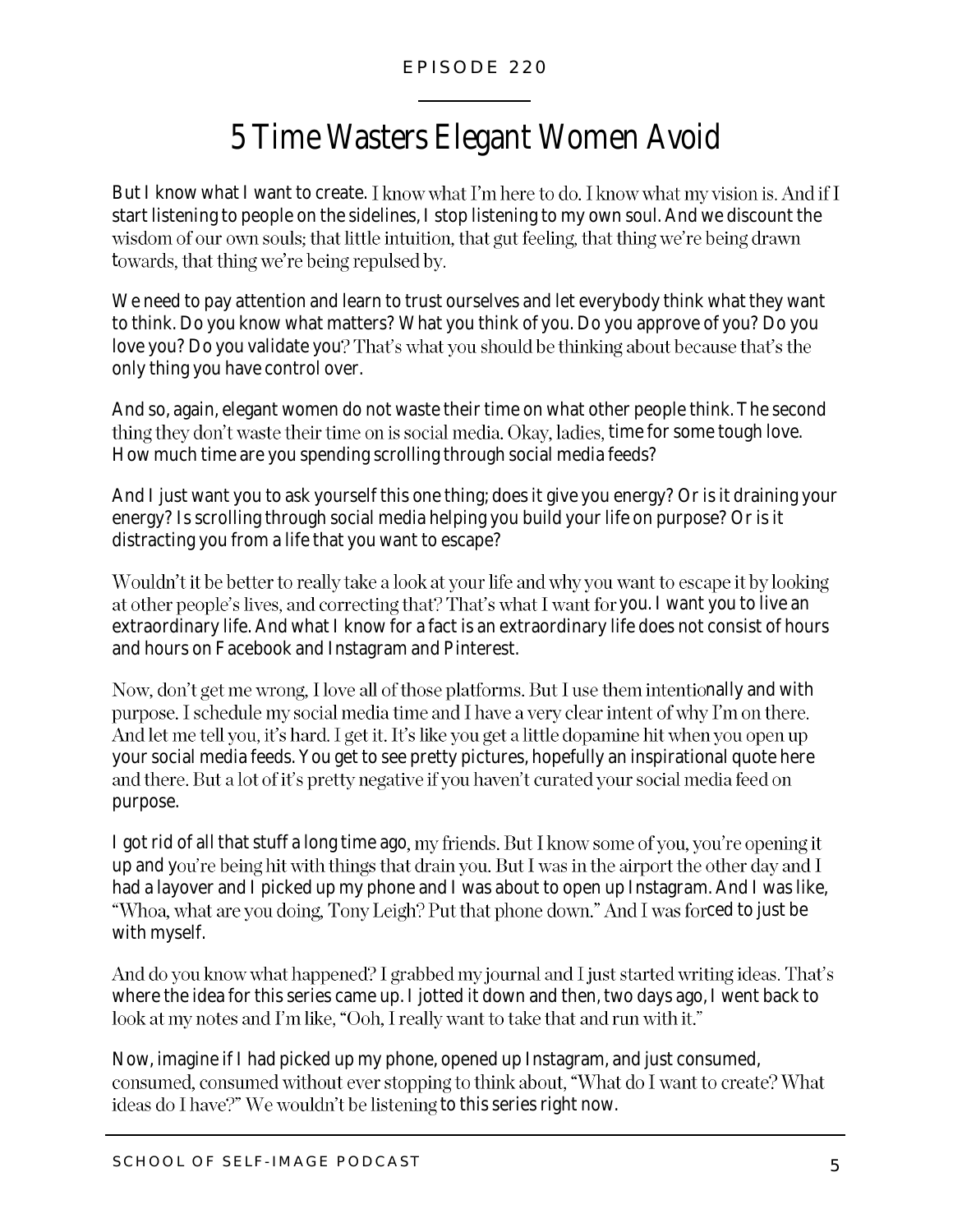## 5 Time Wasters Elegant Women Avoid

One of my very dear friends had a really bad habit of playing Candy Crush on his phone. Yes, it's a man. And he's so smart and brilliant, but he would just find, when he was bored, he would pick up his phone and he would play chess and Candy Crush.

And I asked him, I'm like, "What value is that bringing to your life?" And he had to think about it. He was like, "Actually, not a lot. It's a distraction." And he removed it from his phone and I told him, I said, "Why don't you spend that time really thinking about your life, coming up with new ideas, brainstorming? Or just sitting with yourself?" And so, he removed the app.

And I talked to him not too long ago and he said, "It's so crazy how that's like my very first impulse." It's reflexive. When he's a little bored or he's just feeling some type of way, he wants to pick up his phone and play Candy Crush but it's no longer on his phone because he took the app off. And he was like, "So, instead, what I'm doing is I'm reading books and I'm journaling more." And he was like, "The craziest thing is, I feel like I'm mentally coming alive again."

And social media does the same thing. It's a distraction from the life you're being called to entiate. Now, I'm not saying you have to get rid of it entirely. But you do need to manage it. Turn your notifications off. Plan your social media time. And then deal with the discomfort that's going to come up when you are tempted to open up Facebook instead of sitting with yourself. Because again, elegant women don't waste time on social media

The third thing elegant women don't do is waste time on being disorganized. How much time do you spend looking for your keys, looking for that sweater, searching for that document, looking for that email? Listen, I am preaching to the choir here. Well, actually, I can honestly say, no longer. But I used to have a self-image of being very disorganized. And I had a lot of evidence to prove it true.

In fact, I had just decided that it's who I was. Some people are born organized and some people aren't. And I had decided that I was in the latter category. But that's where self-image comes into play. Because all of that was based in the past. And as long as I labeled myself as disorganized and messy, guess what I created? Disorganized and messy.

And I wasted so much time. And then one day, I was like, "I am deciding to become an organized woman." And I got my butt in gear and I started to organize my mind first, and then the result of that was an organized environment. And I cannot express to you the impact that that has had on my life, from how I feel to how I show up to how I see myself to the results that I'm able to create.

In fact, I'm going to be talking about this a lot next month within the School of Self-Image. We are talking about how to do a self-image edit; organizing our brains and our lives so that we can create massive results. And I almost forgot to share this with you because I was so excited about this episode, but we have opened the doors for three days.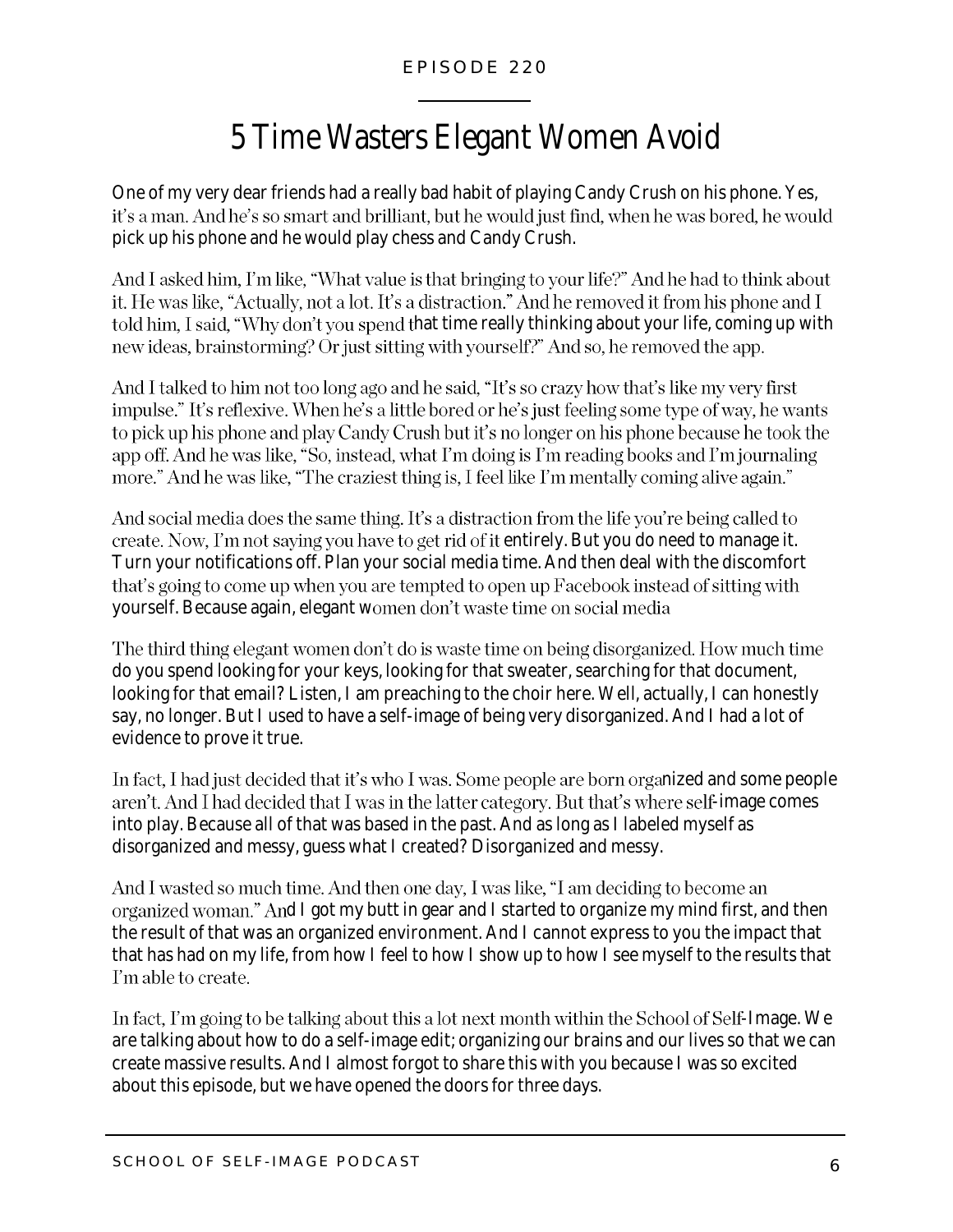## 5 Time Wasters Elegant Women Avoid

So, if you're listening to this on the day it's released. I think this is going to be the day that we close the doors. But we opened it up for Valentine's day because we had women emailing us saying that they wanted to gift themselves something. And I think this is truly the best gift you could give yourself.

For \$97 a month, the amount of support and tools and energy in which you will be immersed in will transform your life, so come join us. You can go t[o schoolofselfimage.com/join.](http://www.schoolofselfimage.com/join) I would love to see you inside.

But again, we're going to be talking about how to organize our lives because every time you spend looking for something, searching for something, it's building a self-image that doesn't serve you and it's wasting your time. And again, elegant women don't do that. They simplify their lives.

They get their lives in order so that they have more freedom, more time, more creativity. And they're able to produce better results in their lives. So, get organized, my friends. Baby steps. That's what I did. Little baby steps every day, proving to myself that I am an organized woman.

The fourth thing that elegant women don't waste their time on is procrastinating. This is a big one for some of you. And I know because it used to be a big one for me too. And I think back to the years where I procrastinated and why. And it was because, number one, my mind wasn't organized. And so, I had convinced myself that I was constantly confused and didn't know where to focus. And of course, if that's what you tell yourself, guess what happens? You don't focus and you stay in confusion.

But there was also an element of perfectionism. I was so afraid of doing things imperfectly, I would just put them off and put them off, until I was waiting until the last minute and I was unable to do as good of a job because of the pressure that I put on myself. And so, I kept just proving myself true, "I'm not good enough. I'm confused. I don't know where to focus." And I would create results to prove that true.

But the thing that I've noticed, and I actually teach this in the Dream Atelier, which is a part of the School of Self-Image when you join. But learning to plan and stick to your plan has given me the greatest freedom. I don't have a lot of just dangling things in my head that are being pressured to be done because I have a plan for it. It's on my calendar and all I have to do is show up for my calendar.

But when I think back to all of those years that I was procrastinating and the time I wasted – because this about it. What do we do when we procrastinate? We get on social media. We sometimes eat. We do things that actually take our lives in the opposite direction of where we truly want to go.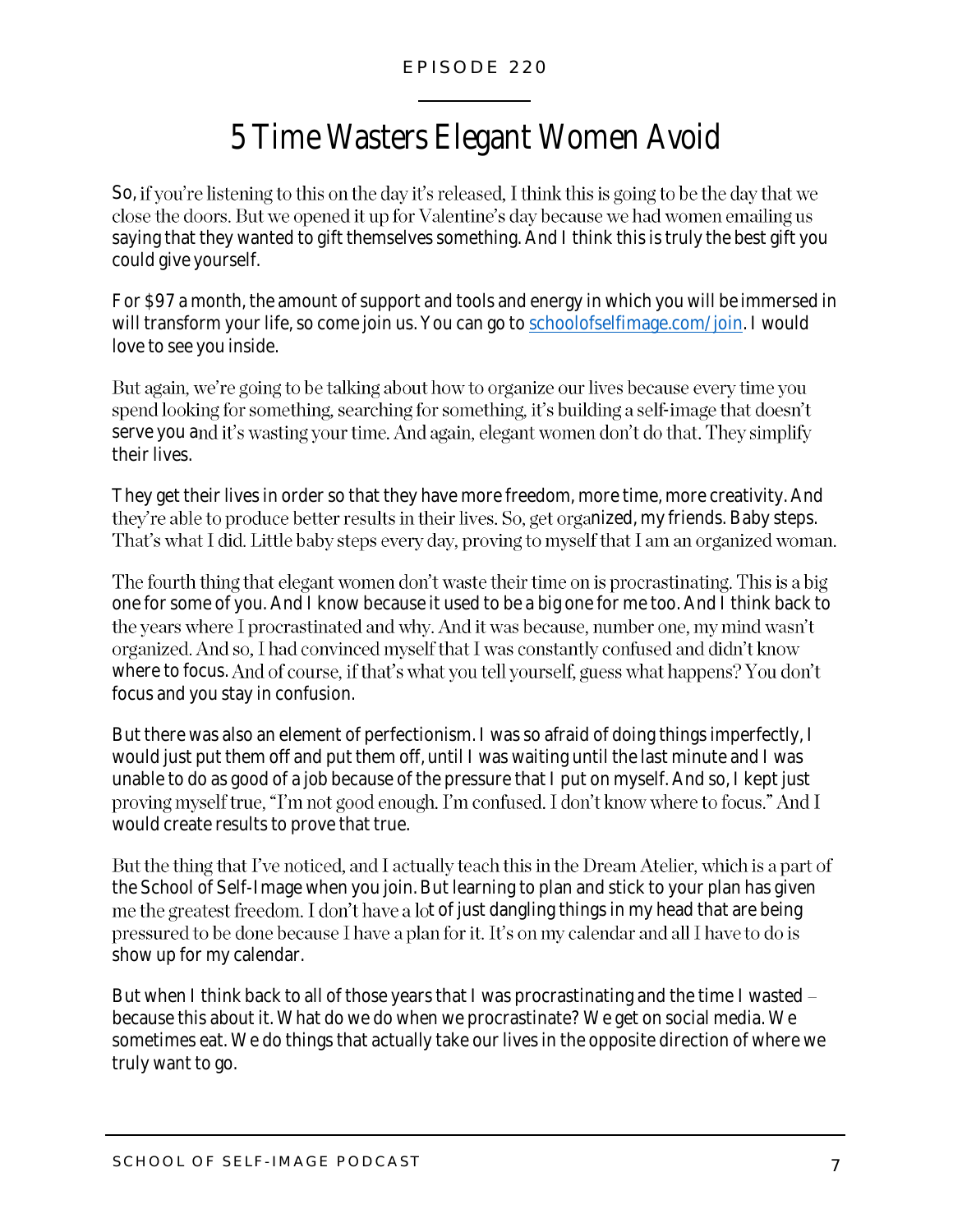## 5 Time Wasters Elegant Women Avoid

And if you think about it, why do we procrastinate? I gave you some reasons earlier. But it's always because of thoughts in our head. Things like, "It's not going to be good enough. You can do it tomorrow. Why don't you just go sit down and watch some Netflix?" That's what my brain likes to say, "Watching an episode of Sex and the City would be so much more fun than doing this thing that's on your calendar."

But if I listen to that voice, that voice always keeps me where I am. It keeps me stressed and it keeps me overwhelmed and full of anxiety. But if I listen to the higher version of me, to the more elegant me that says, "Go sit down. Get it done. You'll be so proud of yourself. You'll have so much more time. And you'll be moving your life forward," when I listen to that voice, I'm always so much more happy. And ironically, it saves me time. I create more time. So, that's another thing elegant women don't waste their time on; procrastination.

The final thing I've noticed elegant women don't waste their time on is energy-draining relationships. Now, I want to say something about this because it is true that the reason why our energy is drained around certain people is because of the thoughts in our head. And I love knowing that because it does mean, if you choose to be around someone, you can choose to feel differently in their presence.

But here's the thing, you guys. I just don't want to waste my time working on my thoughts around certain people. That's energy and time that I could be using to create, to come up with new ideas to move my life forward, versus just trying to maintain emotional stability around a group of people.

And I just find that our energy is so finite and so precious. We have to be very intentional with how we use it. What is the value this person is bringing to your life? And if the value is null and void, meaning they're not bringing you much, then you have to really stop and ask, why are you choosing to be around this person or this group of people.

Now, listen, it may be that you choose it. And if you do, I want you to choose it on purpose. For example, let's say every time you go over to your in-law's house, your energy is drained. But you love your husband so much and they are his parents and he wants them in his life. Then you get to choose on purpose to be around them and commit to doing the work on your own brain so that you can find some sort of solace when you're around them.

But then, there are people that you're choosing to be around that you don't have to be around. But because you're concerned about what people will think, you're concerned about being alone maybe, you continue to engage with people that are just sucking the energy right out of you. And I want you to ask yourself why. What are you afraid of? Why won't you let these people go?

I think the older I get, you all, I am just so  $-1$ 'm like a people snob. I want to be around certain types of people. And I want to feel energized when I'm with people because my energy is so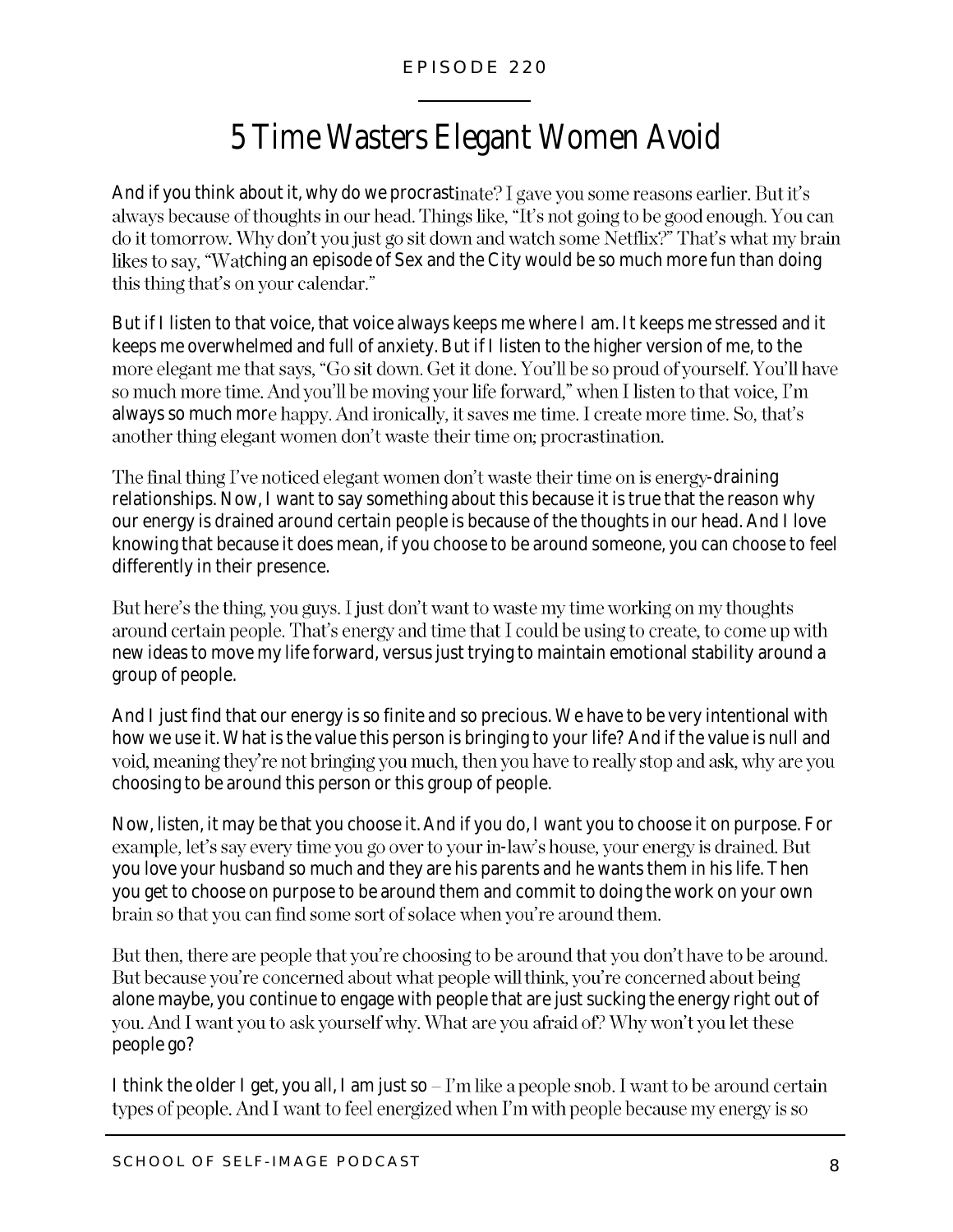# 5 Time Wasters Elegant Women Avoid

precious. I've noticed that when I'm with certain types of people, I do leave energized. I have ideas running around in my head. I'm excited. And there's a reason for that.

It's because these people are vibrating on a level that I like to vibe on. And then, when I'm around other groups of people, I can feel me having to work really hard to stay at the energy that I want to be at, or if I just don't manage myself properly, before you know it, I'm on their level. But elegant women, they value their energy. And because they value their energy, they don't want to waste time on people that drain them of it.

You know, if you look at your life and who you are, you will probably see that it is a reflection of the people you spend the most time with. And not just the people you spend the most time with. It's the conversations that you have with those people. It's what has influenced those people that they're bringing into your relationship with them.

And so, I want you to value yourself enough and your time enough to ask yourself, "Is this person worth my time?" And it doesn't mean they're not worthy and lovable and probably amazing humans. It's not that at all. It's not you saying, "Well, I'm better and they're not." No.

I think every human life is so valuable and so worthy. And we all are bringing different energies and experiences and beliefs and ideas to the table. And you just get to decide, "Is this someone I want to jam with? Is this someone I want to hang out with? Is this someone that makes me a better person when I'm in their presence? Or not?"

But what I do know is that elegant women don't want to waste their time on people that aren't adding to their lives. And equally, an elegant woman wants to add to the lives of others. And so, when you can get a match of people who are wanting to be the best version of themselves, not only for themselves but for the people that surround them, that's when you can create magic in relationships.

So, to review, five time wasters to avoid; what other people think, social media, being disorganized, procrastinating, and energy-draining relationships. And don't forget, if you want to take this work to a much deeper level where it's not just intellectual  $-1$  think sometimes we can listen to these podcasts and we're like, "This sounds good I need to be doing it." And then you just go right back into your daily habits that sometimes aren't serving you  $-$  then come join us in the School of Self-Image.

We practice these concepts on a daily basis. And just like the woman that emailed me earlier saying that she is literally experiencing the transformation, that's what happens when you apply these principles. So, head over to [schoolofselfimage.com/join](http://www.schoolofselfimage.com/join) and I cannot wait to see you inside.

And I cannot wait to see you in the next episode, where we're going to continue this Elegant Women Series. So again, please share it with your friends and family or anyone that you think